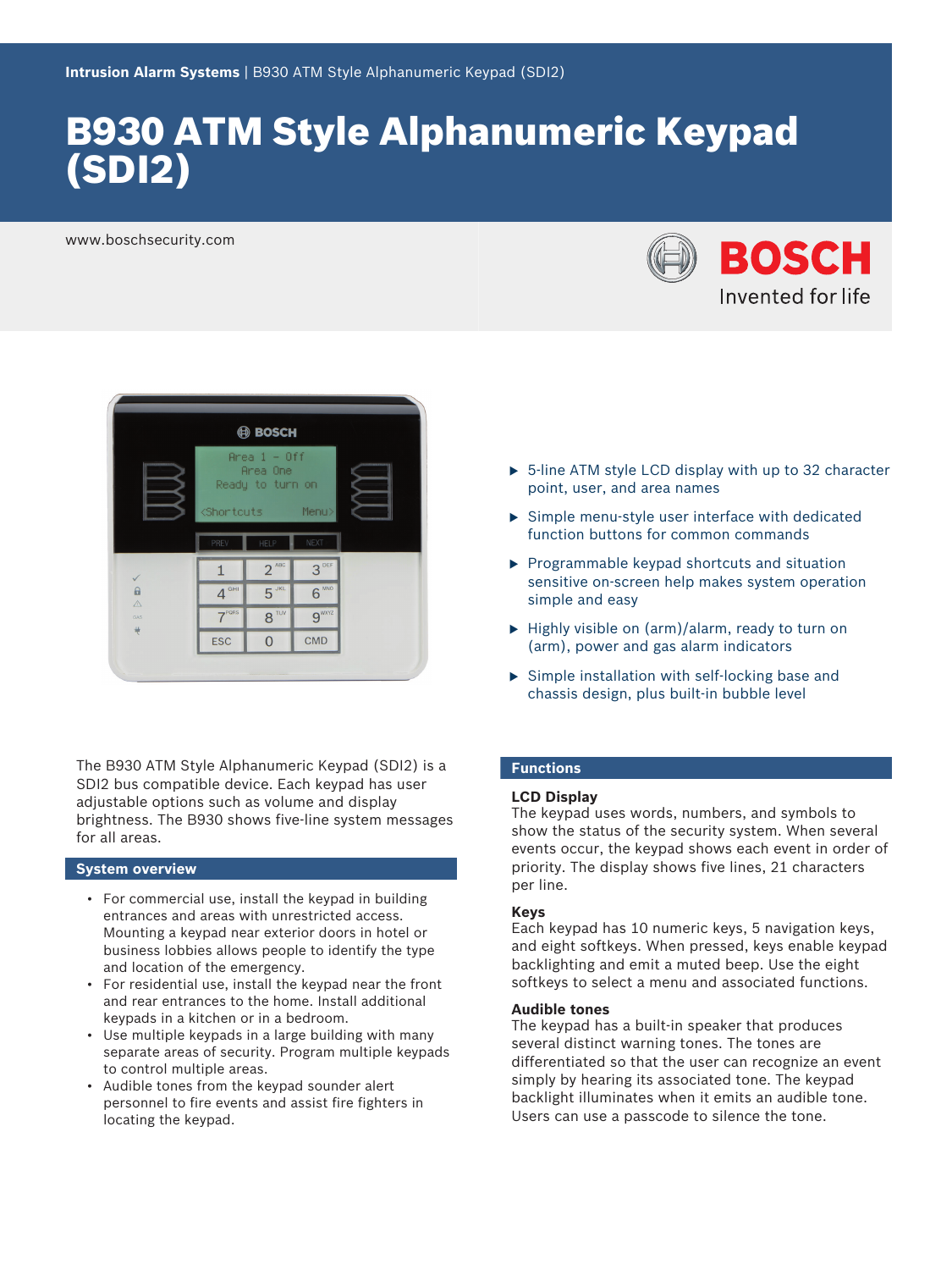#### **Status indicators**

The status indicators on the keypad provide a quick visual reference for system status.

|            | The indicator lights when the system is ready to turn on (arm).                                |
|------------|------------------------------------------------------------------------------------------------|
| A          | The indicator lights when the system is on (armed).                                            |
| ٢ĮŊ        | The indicator lights when there is a trouble condition.                                        |
| <b>GAS</b> | The indicator lights when dangerous gases are present including<br>carbon monoxide (NFPA 720). |
| ŧ          | The indicator lights when the system has power.                                                |

#### **Audible tones**

The keypad has a built-in speaker that produces several distinct warning tones. The keypad backlight illuminates when it emits an audible tone. You can use a passcode to silence the tone.

The tones include:

- Fire signal. When an area is in fire alarm, the keypad emits a pulsed, high-pitched bell tone.
- Gas signal. When a gas point activates, the keypad emits a unique high pitched tone.
- User alarm. When a user alarm (such as panic and medical alarms) occurs, the tone sounds for the programmed amount of time.
- Burglary signal. When an area is in alarm, the keypad emits a steady, high pitched bell tone.
- Entrance warning. The keypad emits an intermittent beep tone during entry delay periods to remind the user to disarm the area.
- Exit warning. The keypad emits an intermittent beep tone during exit delay.
- Invalid button buzz. When an invalid button, or sequence of buttons, is pressed, the keypad emits a flat buzz tone.
- Keypad encoding tone. The keypad emits a muted beep tone as each button is pressed to indicate that the entry was accepted.
- Trouble buzzer. When a trouble event occurs, such as a service alert, the keypad emits a two-tone warble until you enter a programmed passcode with the appropriate authority.
- Watch tone. A single clean tweedle tone alerts the user anytime a watch point is faulted.

#### **Certifications and approvals**

| Region     | Certification                                                        |
|------------|----------------------------------------------------------------------|
| <b>USA</b> | UL 365 - Police Station Connected Burglar Alarm Units<br>and Systems |
|            | UL 609 - Local Burglar Alarm Units and Systems                       |
|            | UL 636 - Holdup Alarm Units and Systems                              |
|            | UL 985 - Household Fire Warning System Units                         |
|            | UL 1023 - Household Burglar Alarm System Units                       |
|            | UL 1076 - Proprietary Burglar Alarm Units and Systems                |
|            |                                                                      |

|        | UL 1610 - Central Station Burglar Alarm Units                 |
|--------|---------------------------------------------------------------|
|        | CSEM - California Office of The State Fire Marshall           |
|        | FCC Part 15 Class B                                           |
| Canada | CAN/ULC S303 - Local Burglar Alarm Units and Systems          |
|        | CAN/ULC S304 - Signal Receiving Centre and Premise            |
|        | CAN/ULC S545 - Residential Fire Warning System Control        |
|        | ICES-003 - Information Technology Equipment (ITE)             |
|        | ULC-ORD C1023 - Household Burglar Alarm System Units          |
|        | ULC-ORD C1076 - Proprietary Burglar Alarm Units and<br>System |

| <b>Region</b> | <b>Certification</b> |                                                                                                                                                                                                                       |
|---------------|----------------------|-----------------------------------------------------------------------------------------------------------------------------------------------------------------------------------------------------------------------|
| USA           | UL                   | NBSX.S1871.NBSX7.S1871.<br>UTOU.S1871.UTOU7.S1871.<br>AMCX.S1871, AMCX7.S1871,<br>AMTB.S1871. ANET.S1871.<br>AOTX.S1871, AOTX7.S1871,<br>APAW.S1871.APAW7.S1871.<br>APOU.S1871, APOU7.S1871 [UL &<br>cUL <sub>1</sub> |
|               | <b>CSEM</b>          | see our website                                                                                                                                                                                                       |

#### **Installation/configuration notes**

#### **Mounting considerations**

Mount in indoor dry locations.

#### **Power supply**

A compatible control panel supplies the power and data requirements to the keypad through a four-wire connection.

#### **Enclosure and wiring**

The sliding self-locking enclosure has an integrated bubble level and custom gap-free, lift-gate style terminal blocks to make installation easier.

| <b>Parts included</b> |                            |  |
|-----------------------|----------------------------|--|
| Quant.                | Component                  |  |
| 1                     | Keypad                     |  |
| 1                     | Hardware pack              |  |
|                       | <b>Installation Guide</b>  |  |
|                       | User Quick Reference Guide |  |

#### **Technical specifications**

#### **Properties**

| <b>Dimensions</b> | 6.2 in x 5.5 in x 1 in<br>$(158 \text{ mm} \times 140 \text{ mm} \times 26 \text{ mm})$ |
|-------------------|-----------------------------------------------------------------------------------------|
| Weight            | 14.1 oz (0.40 kg)                                                                       |
| Material          | Acrylonitrile butadiene styrene (ABS)<br>Poly(methyl methacrylate) (PMMA)               |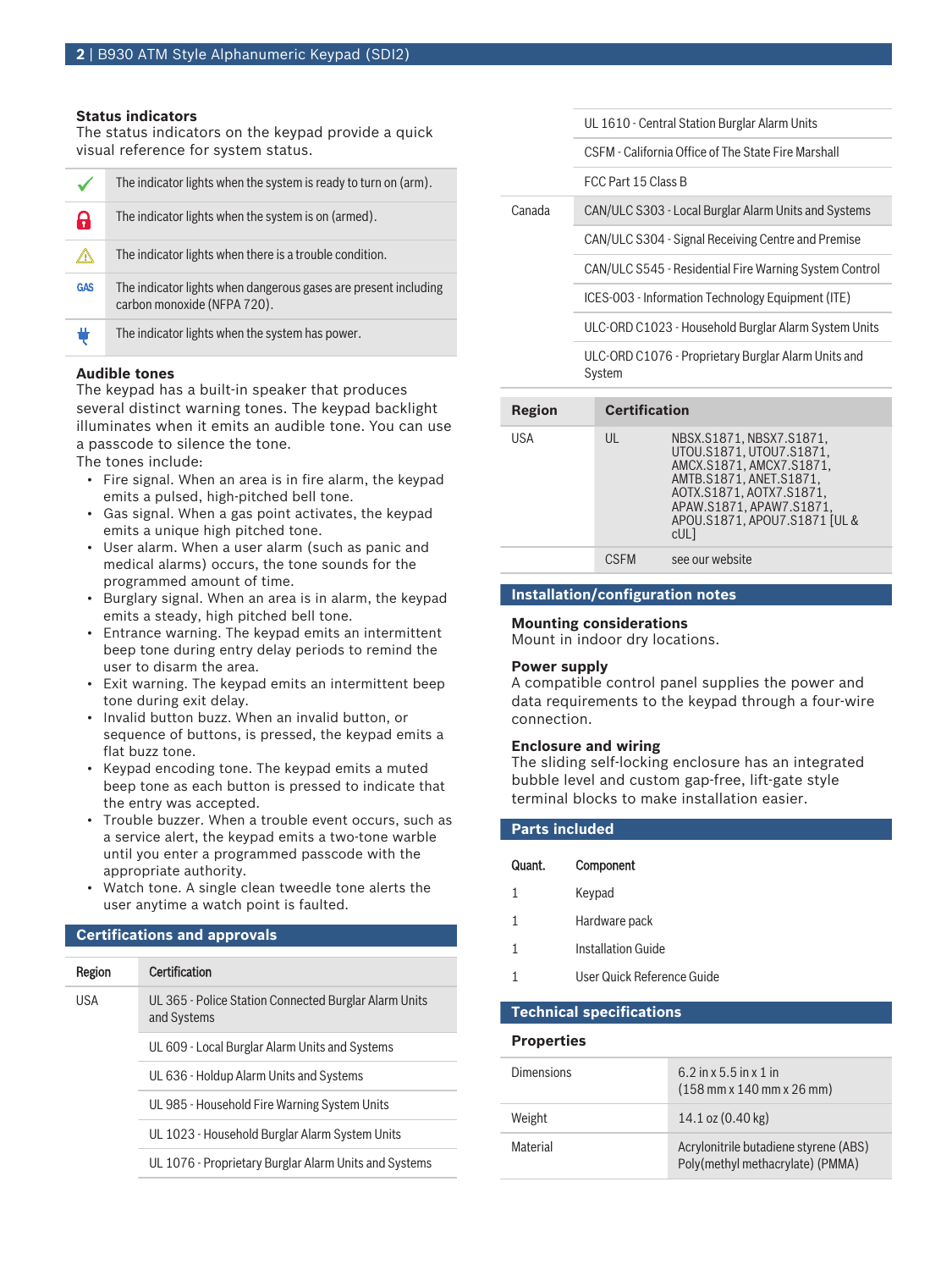| Display window    | 5 line display<br>21 characters per line                                     |
|-------------------|------------------------------------------------------------------------------|
| <b>Indicators</b> | <b>Illuminated keys</b><br>Status indicators<br>Warning and indicating tones |

#### **Environmental considerations**

| Relative humidity       | 5% to 93% at +32 °C (+90 °F) non-<br>condensing |
|-------------------------|-------------------------------------------------|
| Temperature (operating) | 0°C to +50°C (+32°F to +122°F)                  |

#### **Power requirements**

| Current         | 35 mA in standby mode<br>80 mA in alarm mode |
|-----------------|----------------------------------------------|
| Voltage (input) | 12 VDC nominal                               |

#### **Wiring**

Terminal wires 12 AWG to 22 AWG (2 mm to 0.65 mm) wire

#### **Compatibility**

| Control panels | B9512G/B9512G-E             |
|----------------|-----------------------------|
|                | B8512G/B8512G-E             |
|                | B5512/B5512E                |
|                | B4512/B4512E                |
|                | B3512/B3512E                |
|                | D9412GV4/D7412GV4 v2.00 and |
|                | higher                      |

### **Trademarks**

All hardware and software product names used in this document are likely to be registered trademarks and must be treated accordingly.

### **Ordering information**

#### **B930 ATM Style Alphanumeric Keypad (SDI2)**

Five-line ATM style alphanumeric keypad Order number **B930**

### **Accessories**

### **B56 Keypad Surface Mount Box**

Surface mount box for mounting a keypad to concrete or block. Order number **B56**

## **B96 Keypad Trim Bezel**

Cover the wall footprint of previous keypads when replacing them with the new, slim design of B Series keypads. The white trim bezel is 8.6 in x 6.3 in x 0.12 in (22 mm x 16 mm x 3 mm). Order number **B96**